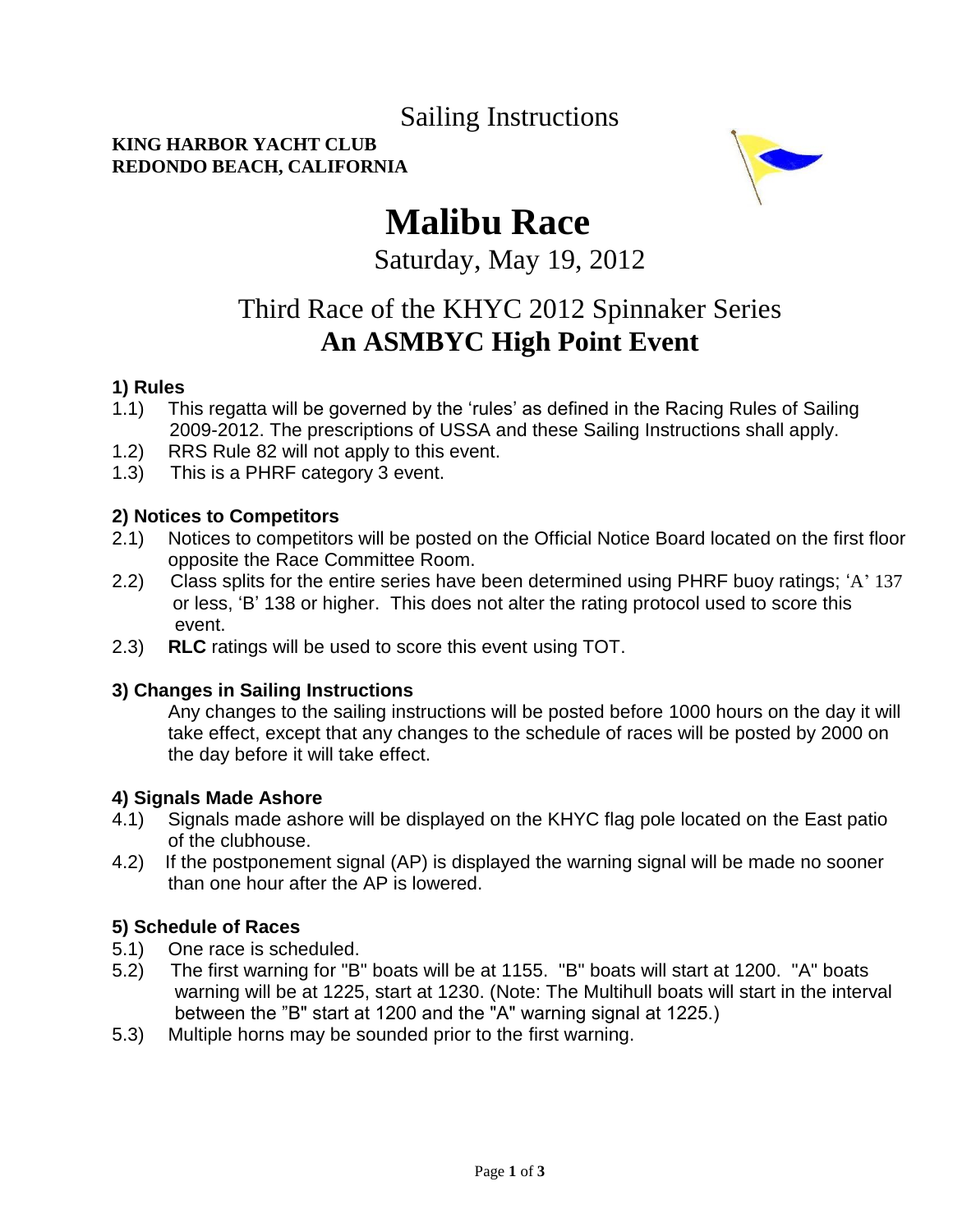# Sailing Instructions Malibu Race

# **6) Signals on the Race Committee Boat**

| Classes will start in the following order:  Class Flag |                             |
|--------------------------------------------------------|-----------------------------|
|                                                        |                             |
|                                                        | <b>MH</b> R (if applicable) |
|                                                        | Ð                           |
|                                                        |                             |

# **7) The Race Course**

- 7.1) The racing area will be in the King Harbor/Malibu area as shown on the Malibu Race Course Chart.
- 7.2) The course will be: Start at **S-Cs-Malibu Baywatch Buoy-G-W-Finish** at the King Harbor entrance.
- 7.3) The distance is approximately 35.5 nm.

# **8) Marks**

- 8.1) Nearby marks are spar buoys or inflatable replacements
- 8.2) The Malibu Baywatch buoy is approximately 1000 feet from the Malibu pier on a bearing of 300 degrees true. If this buoy is not on station racers shall start the return leg when they reach the reported position.
- 8.3) "W" mark is the white center channel buoy at the entrance to King Harbor.
- 8.4) Marks are in the approximate positions defined on the 2012 KHYC Mark guide.

# **9) The Start**

- 9.1) Race will be started using rule 26 with classes starting per paragraph 5.2 of this document.
- 9.2) The starting line will be between a staff displaying an orange flag on the race committee boat and a staff with an orange flag floating to port from the race committee boat.
- 9.3) All boats must check in with the Race Committee on the water prior to **"their"** class warning signal.
- 9.4) Boats whose preparatory signal has not been made shall **keep clear of the starting area** and all boats whose preparatory signal has been made.
- 9.5) The Race Committee will attempt to call on the course side (OCS) boats on VHF channel 78 after the starting signal. Failure to call a boat OCS is not grounds for redress.

# **10) The Finish**

- 10.1) The finish line will be at the harbor entrance between the R/C Boat and Redondo Beach East Jetty Light (#2) at the harbor entrance
- 10.2) A spinnaker control line must be released prior to entering the harbor.
- 10.3) Take your own time at the white entrance buoy (W) if the committee boat is not on station.